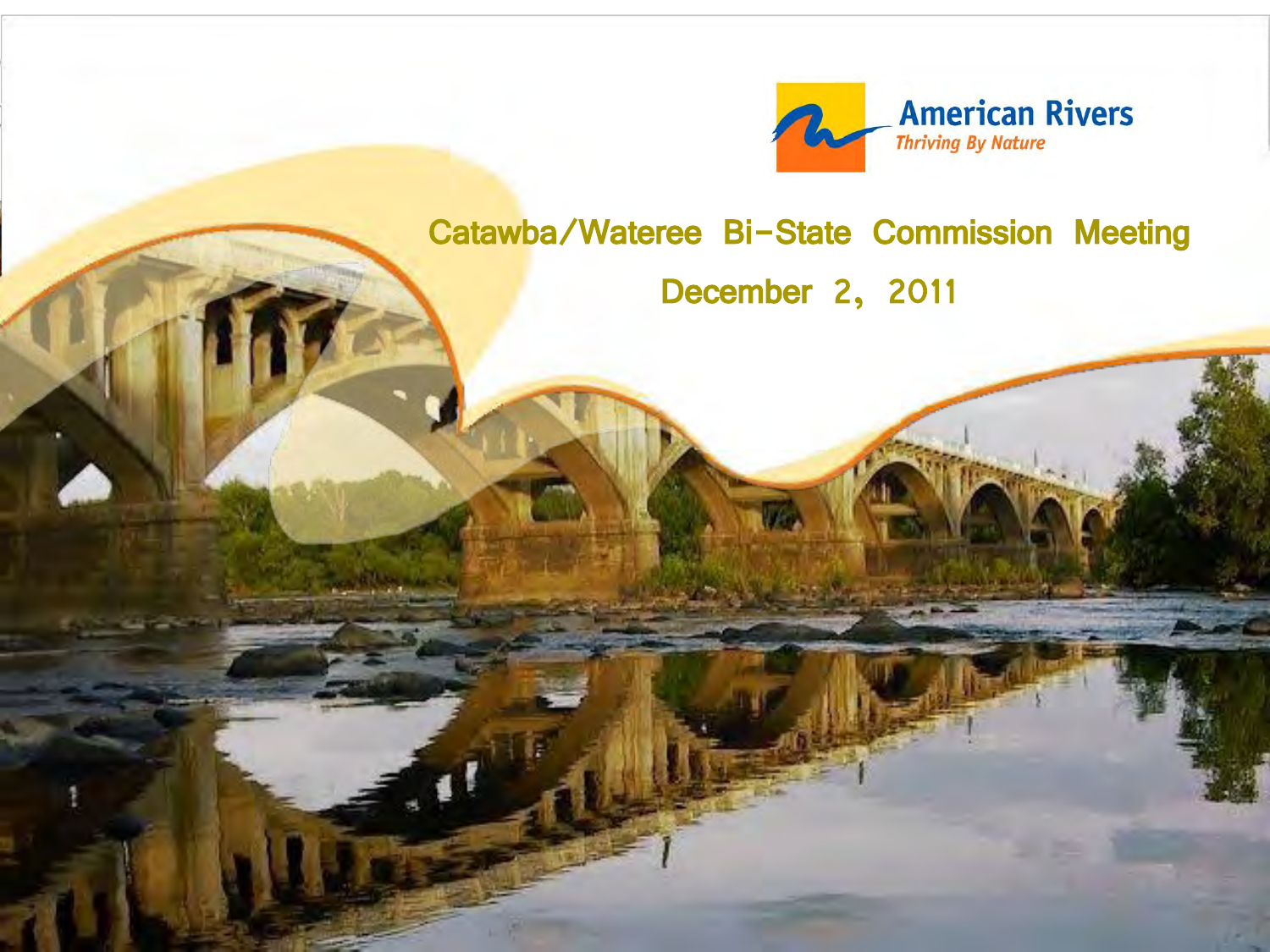

## **November 2007**



# **ATLANTA**

# **September 2009**

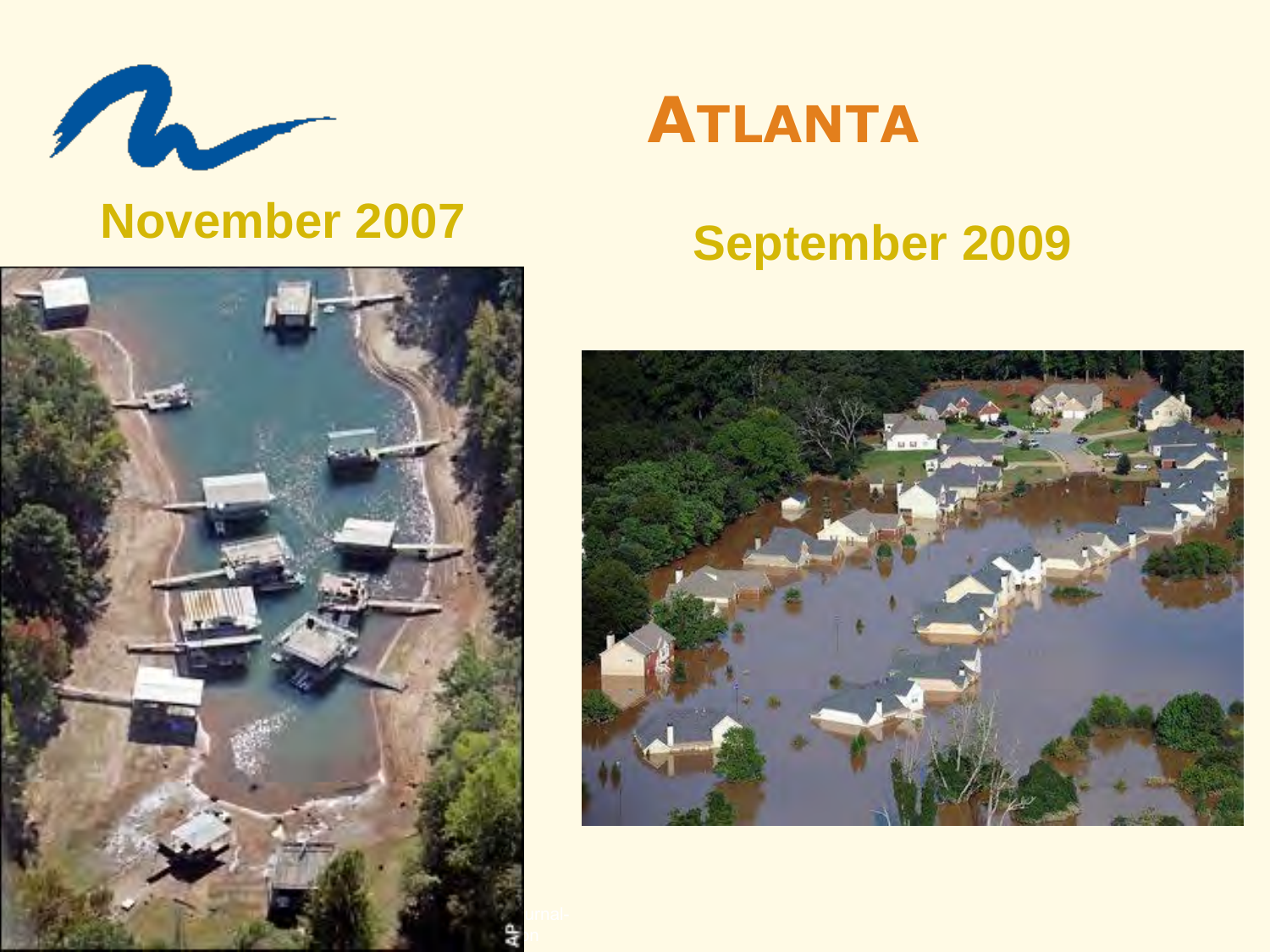



# 310 at Stone Mountain Park

**Strategy** Property in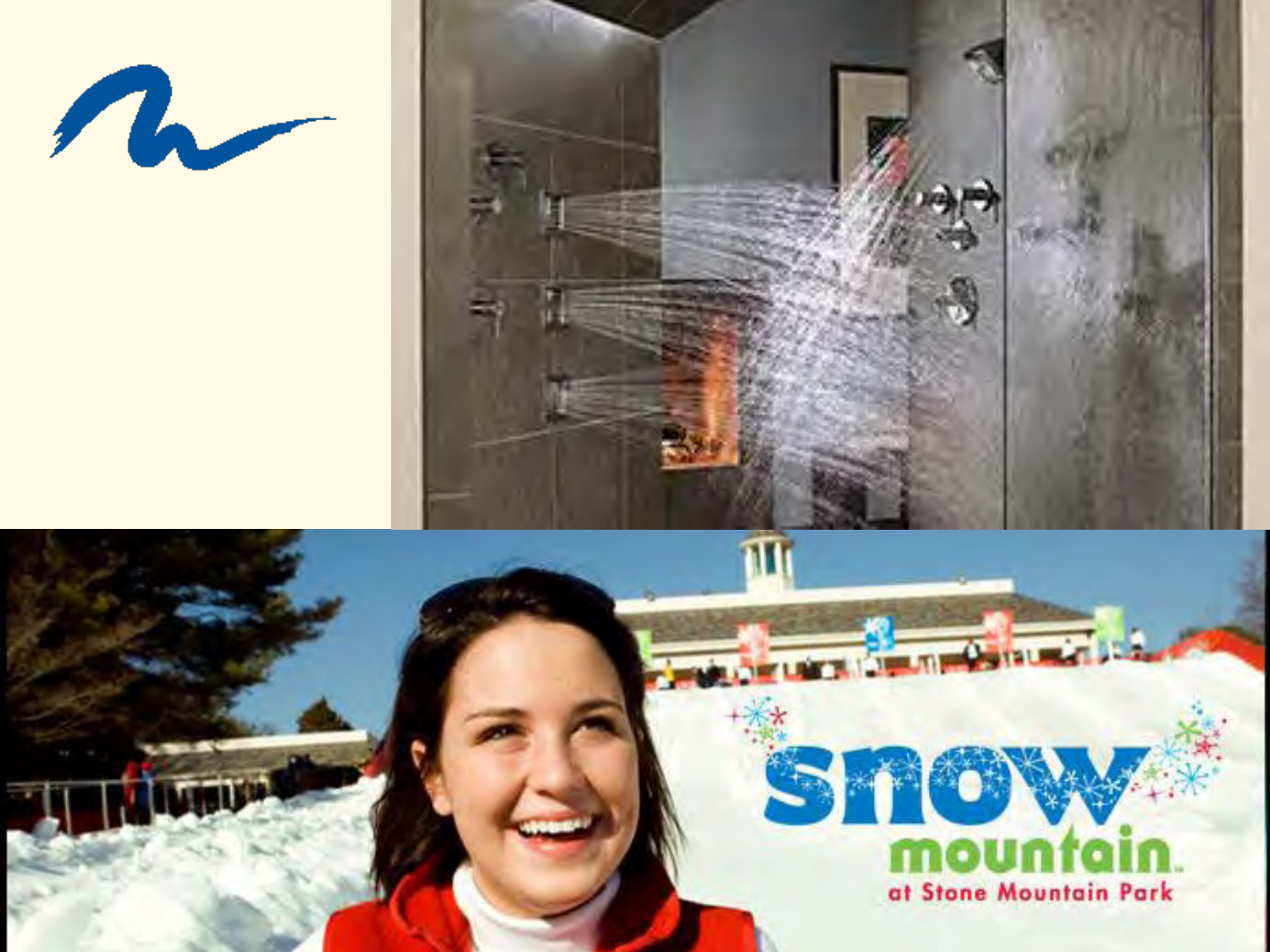



Colorado River Delta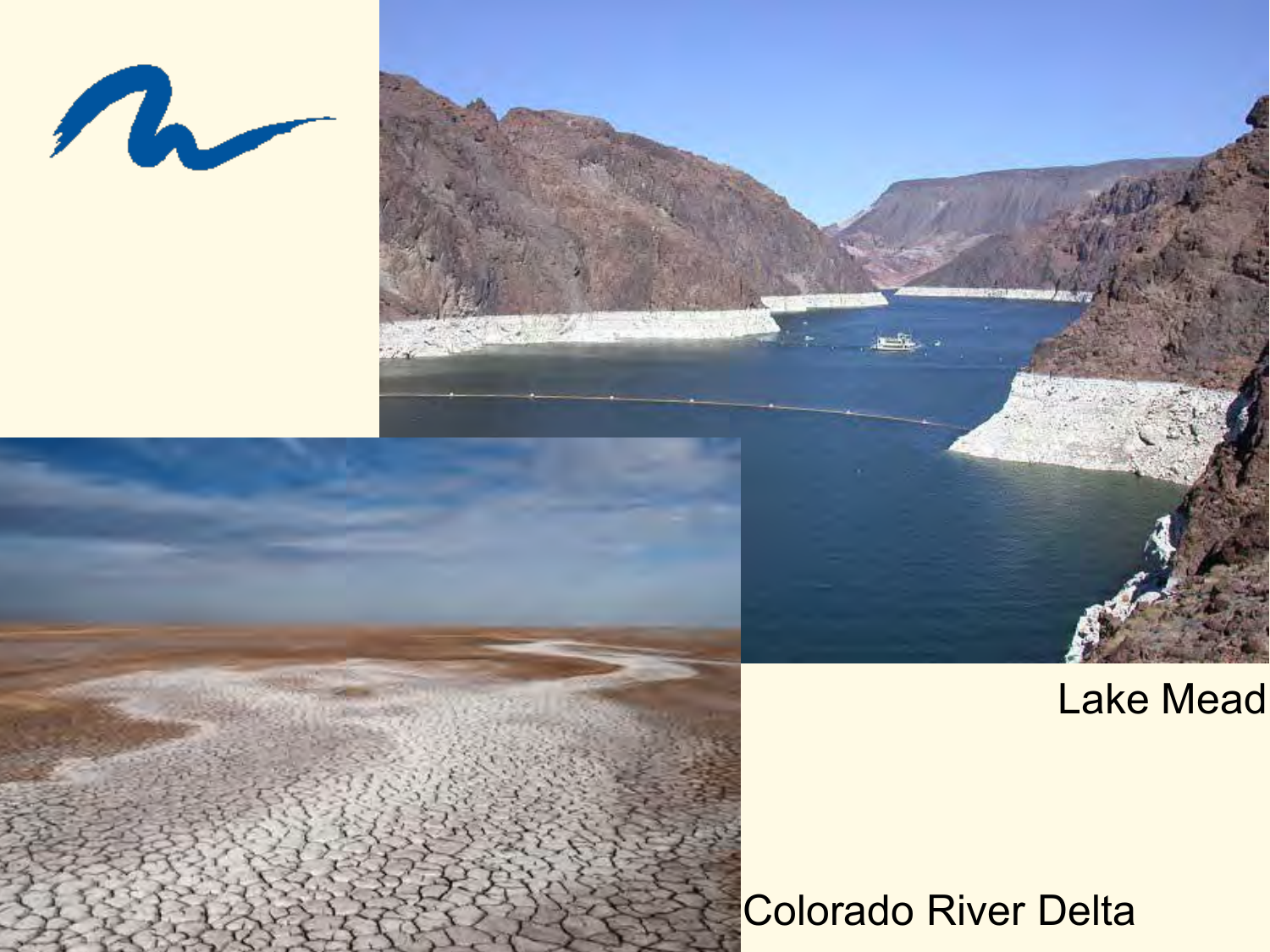$\boldsymbol{n}$ 



# Oconee River, GA

Photo credit: Steve Dorsch, Ben Emanuel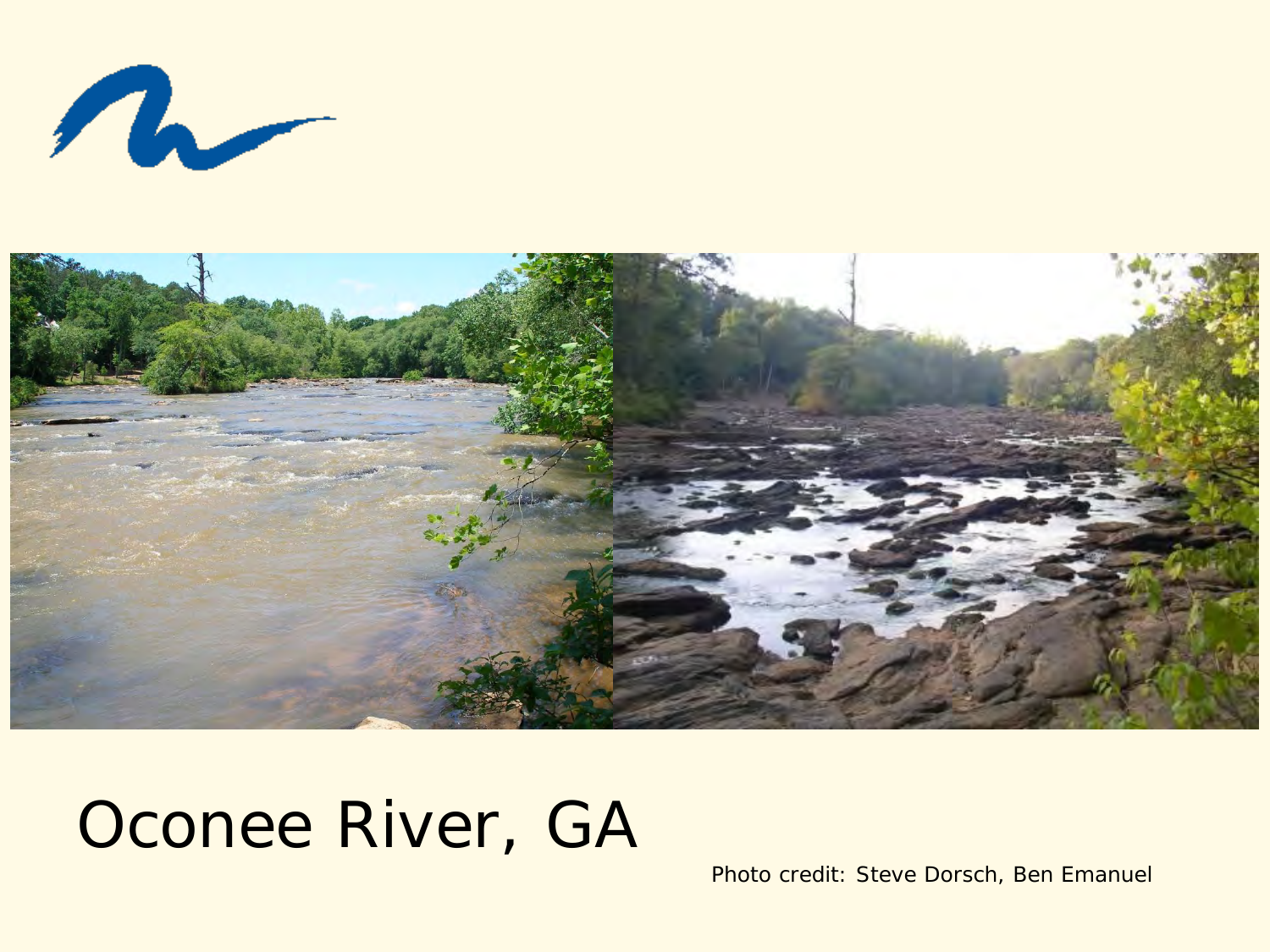



Source: GAO analysis of state water managers' responses to GAO survey.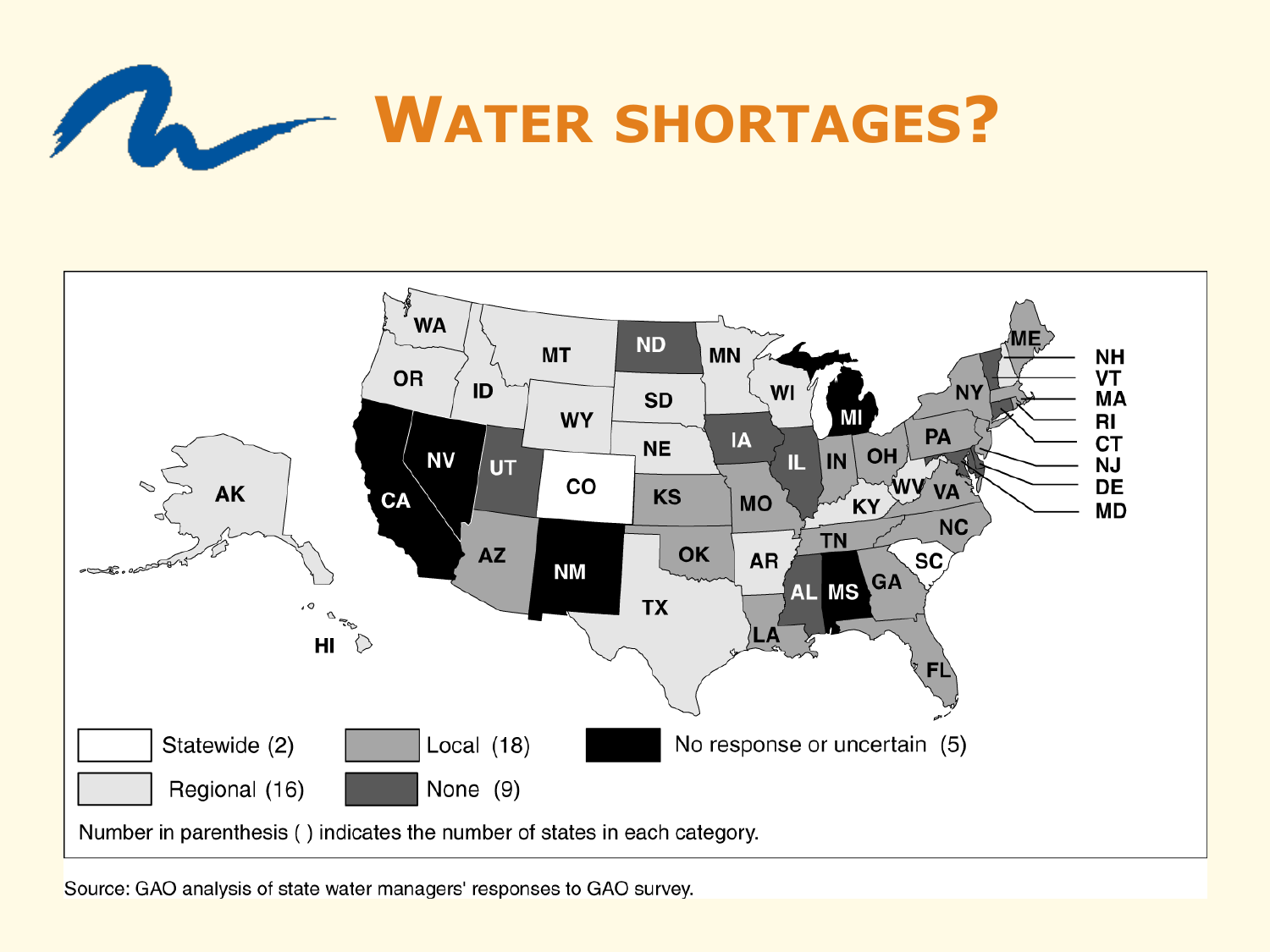



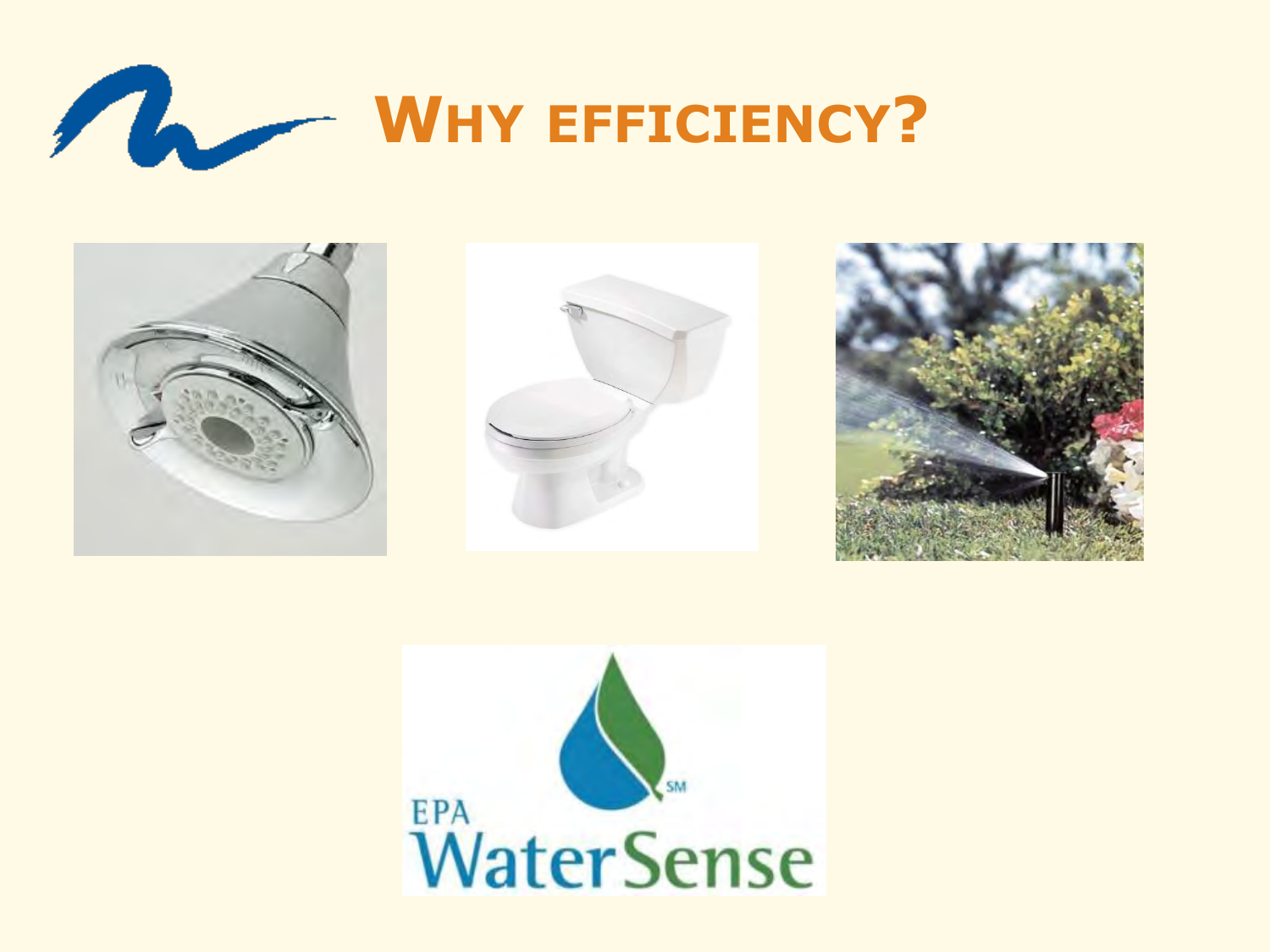

# **WATER INFRASTRUCTURE IS EXPENSIVE**



20 Year Drinking Water and Clean Water Infrastructure Needs by EPA Region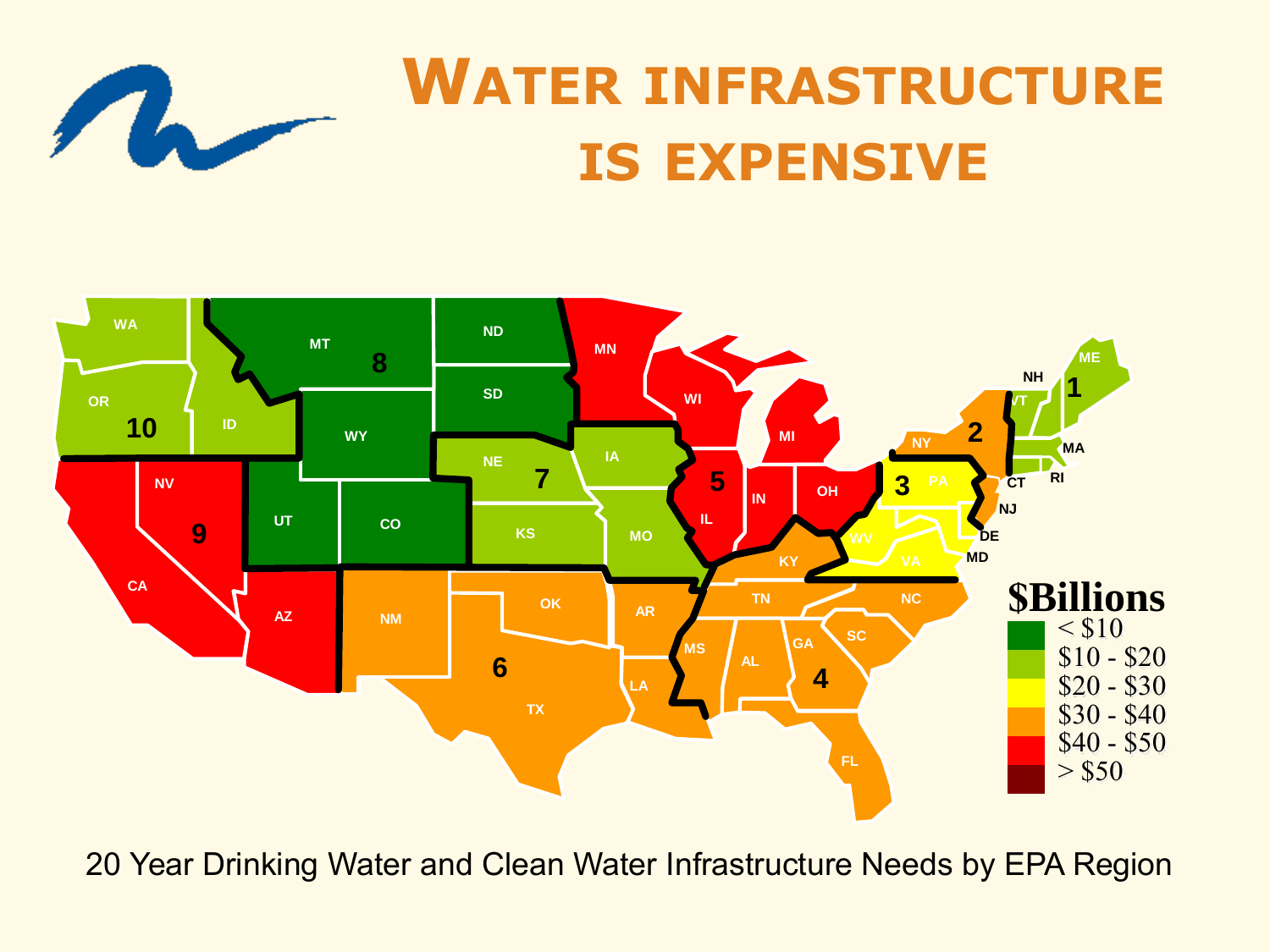# **HOW DOES EFFICIENCY** MEASURE UP?

| <b>Assessing Southern California Water Strategies</b> |                                        |                                 |                                    |                              |                              |                              |                                      |                                      |                                           |  |
|-------------------------------------------------------|----------------------------------------|---------------------------------|------------------------------------|------------------------------|------------------------------|------------------------------|--------------------------------------|--------------------------------------|-------------------------------------------|--|
| Strategy                                              | 2025<br>Regional<br>Potential<br>(TAF) | Typical Project Characteristics |                                    |                              |                              |                              |                                      |                                      |                                           |  |
|                                                       |                                        | Timeframe<br>(years)            | Drought-<br>Proof<br>(Reliability) | Risk<br>Project<br>Aborted)  | Enviro<br>Opinion            | GHG                          | Initial Cap.<br>Cost<br>(\$millions) | Annual<br>Oper. Cost<br>(\$millions) | 30-yr cost<br>Treated<br>$(\frac{5}{AF})$ |  |
| Strategies to Replace or Augment Imported Water       |                                        |                                 |                                    |                              |                              |                              |                                      |                                      |                                           |  |
| Urban Water Conservation                              | $1,100+$                               | $0 - 2$                         |                                    | $\qquad \qquad \blacksquare$ |                              | $\bullet$                    | \$0                                  | \$0.5                                | \$210                                     |  |
| Local Stormwater Capture                              | $150+$                                 | $3 - 5$                         | œ                                  |                              | $\qquad \qquad \blacksquare$ |                              | \$40-\$63                            | $$1 - $3.5$                          | $$350+$                                   |  |
| Recycling                                             | $450+$                                 | $6 - 10$                        |                                    | $\blacksquare$               |                              | $\blacksquare$               | \$480                                | \$30                                 | \$1,000                                   |  |
| Ocean Desalination                                    | $150 +$                                | $6 - 10$                        |                                    |                              |                              | o                            | \$300                                | \$37                                 | $$1,000+$                                 |  |
| Groundwater Desalination                              | TBD                                    | $6 - 10$                        |                                    |                              | $\qquad \qquad \blacksquare$ | $\qquad \qquad \blacksquare$ | \$24                                 | \$0.7                                | \$750-\$1,200                             |  |
| Strategies to Increase Imported Water                 |                                        |                                 |                                    |                              |                              |                              |                                      |                                      |                                           |  |
| Transfers-Ag to Urban                                 | $200 +$                                | $1 - 5$                         | $\bullet$                          |                              |                              | 0                            | n/a                                  | n/a                                  | $$700+$                                   |  |
| Strategies to Increase Reliability                    |                                        |                                 |                                    |                              |                              |                              |                                      |                                      |                                           |  |
| Inter-agency Cooperation                              | **                                     | $0 - 5$                         |                                    |                              |                              | 0                            | low                                  | low                                  | n/a                                       |  |
| Groundwater Storage                                   | $1,500+$                               | $3 - 5$                         | $\bullet$                          | $\bullet$                    |                              | $\bullet$                    | \$68-\$135                           | \$13                                 | \$580                                     |  |
| Surface Storage                                       | $\mathbf{0}$                           | $10+$                           |                                    |                              |                              |                              | $$2,500+$                            | \$7.5-\$15.5                         | \$760-\$1,400                             |  |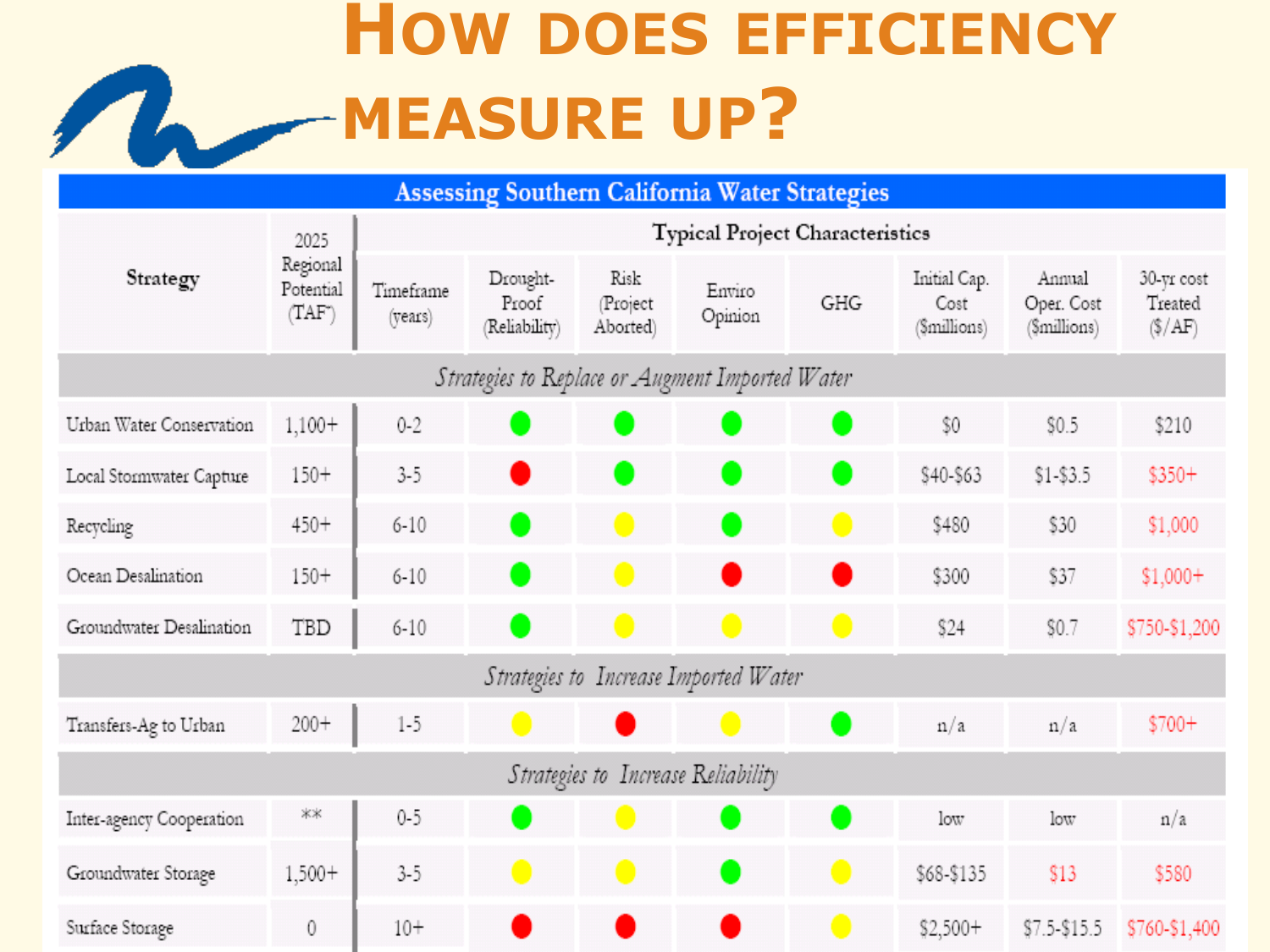

EPA R4 Guidelines on Water Efficiency Measures for Water Supply Projects in the Southeast

- Guidance informs local governments and water utilities of the water efficiency actions required in order to "eliminate or minimize the need for additional capacity **before** consideration of a water supply reservoir project on a stream or river"
- Guidance ensures utilities use consistent and rigorous water efficiency approaches as they determine the projected demand based on future needs.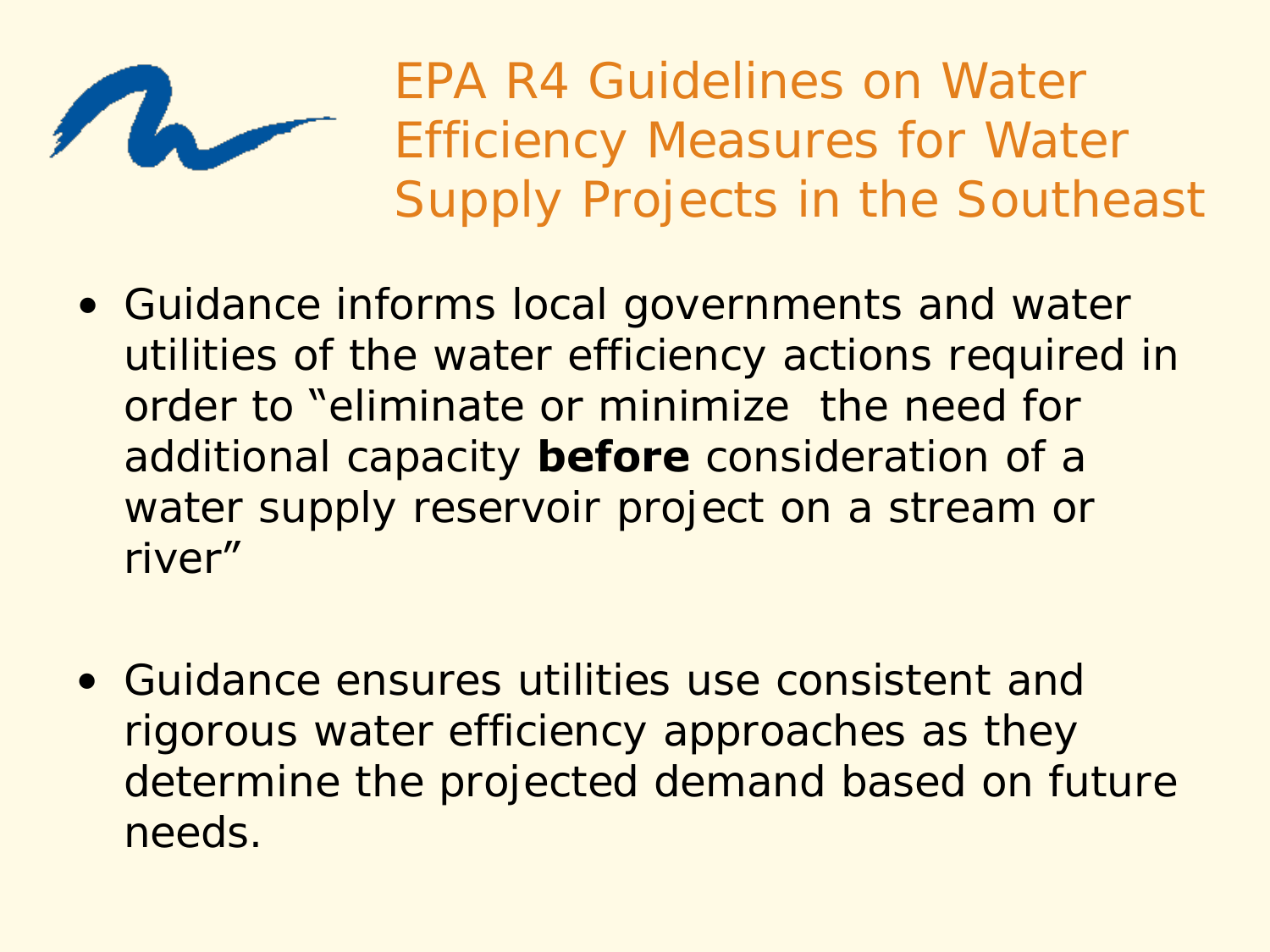

EPA R4 Guidelines on Water Efficiency Measures for Water Supply Projects in the Southeast

- 1. Effective Management
	- plan for efficiency
- 2. Pricing for Efficiency
- 3. Efficient Water Use
	- -stop leaks
	- -meter users
	- -retrofit fixtures
	- -landscape to minimize waste
- 4. Watershed Approaches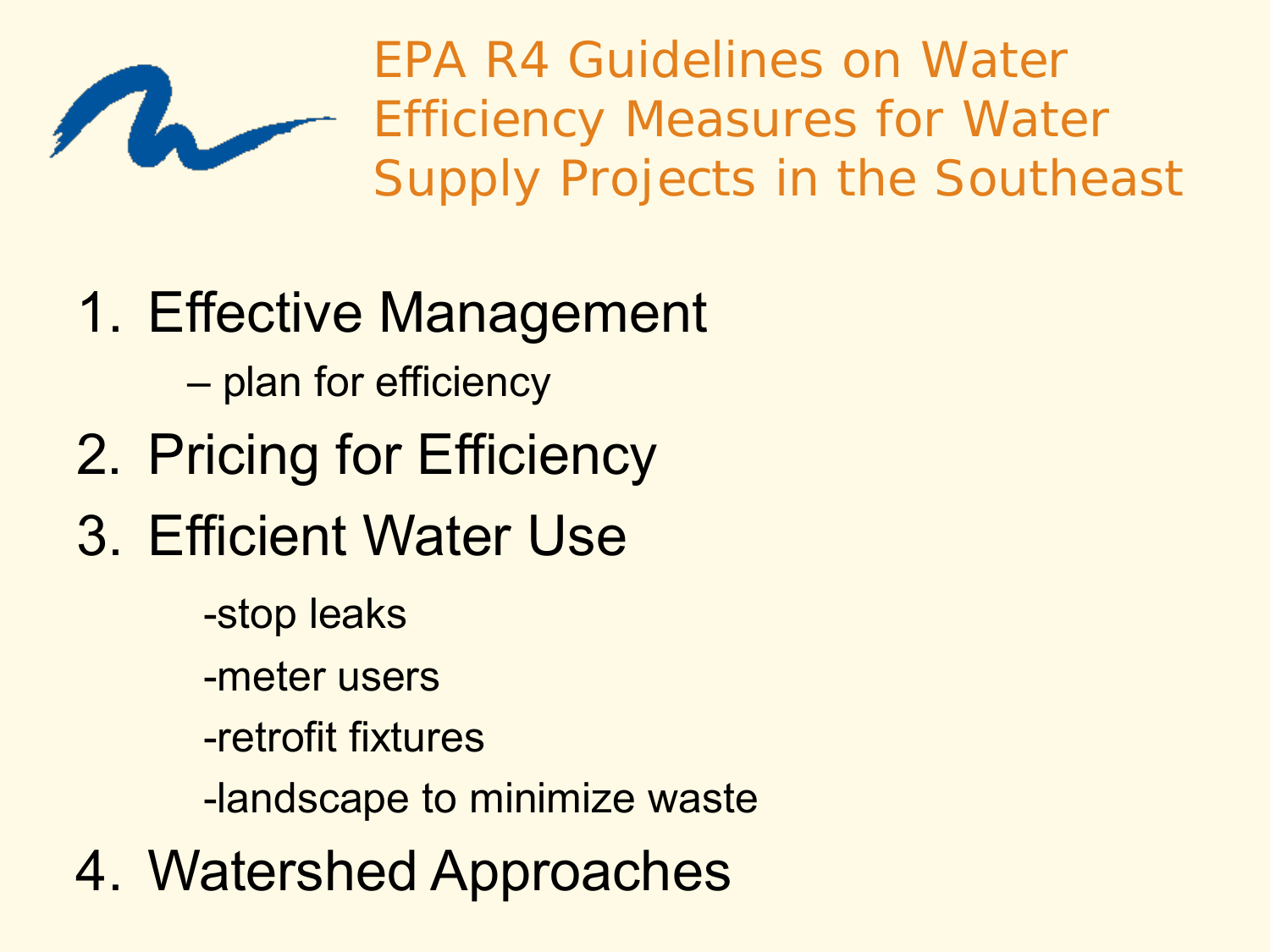

### **Problem:** Water waste incentives

- Decreasing block rates
- Dependence on volumetric pricing

### **Success:** Greensboro, NC:

- Two part fee system
	- Flat cost of service fee
	- Tiered volumetric fee

### **Potential Savings: up to 22%**

**Lancaster County: Decreasing block** rates incentivize water waste **Union County: Increasing block rates** and drought pricing – residential only

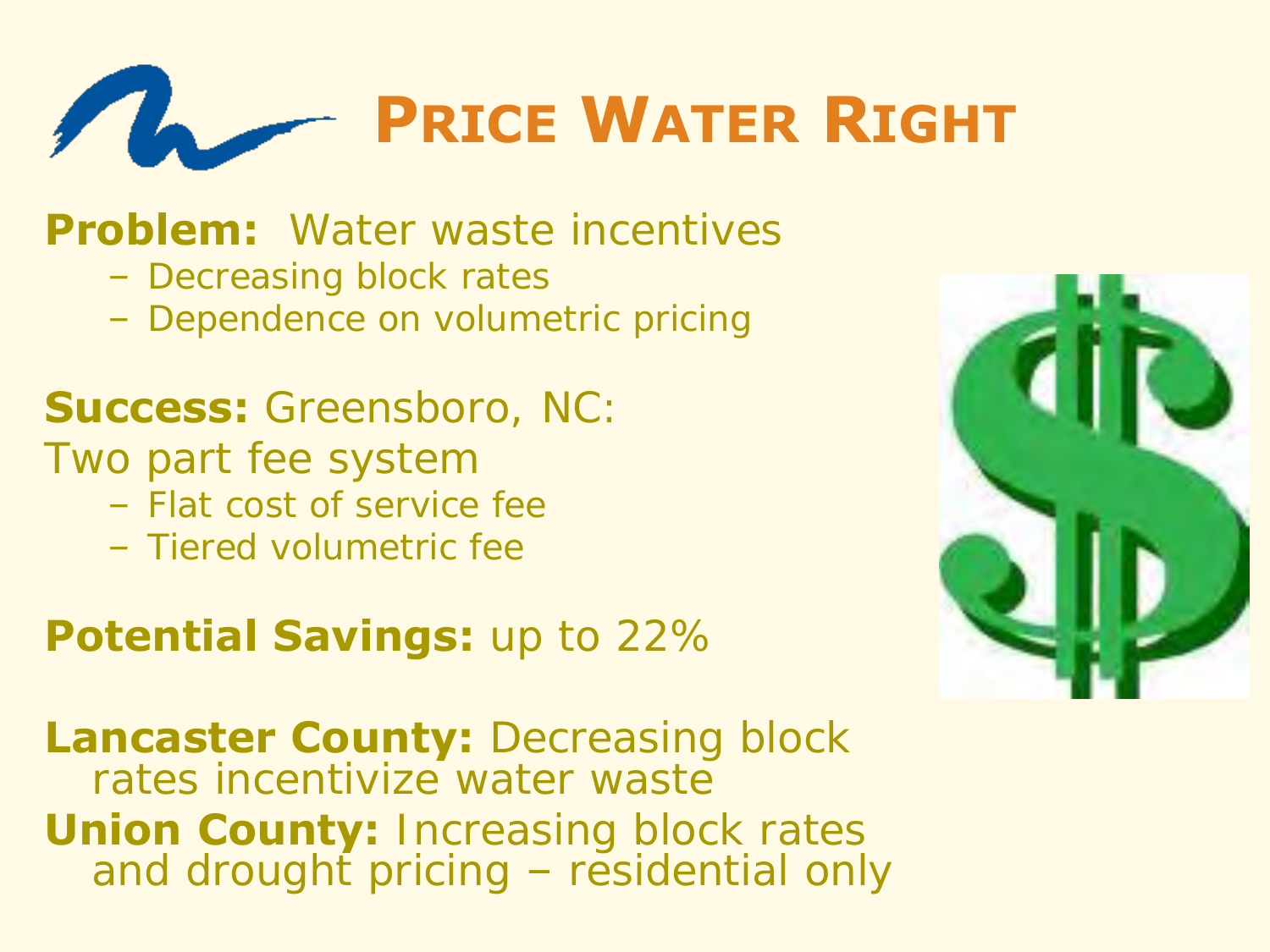

#### **Problem:**

- 6 billion gallons/day lost
- 14% total water use

#### **Solution:**

- Conduct the IWA-AWWA water audit
- Reduce leaks as close to zero as possible

#### **Potential Savings:**

Example: Clayton County, GA

- Discovered 504 significant leaks
- Non-revenue water down from 20%- 12.5
- Saved \$4,252,136.78 in production costs Example: Raleigh 4.5%; 3MGD secured

#### **Lancaster and Union Counties:**

Potential for significant ongoing water and cost savings

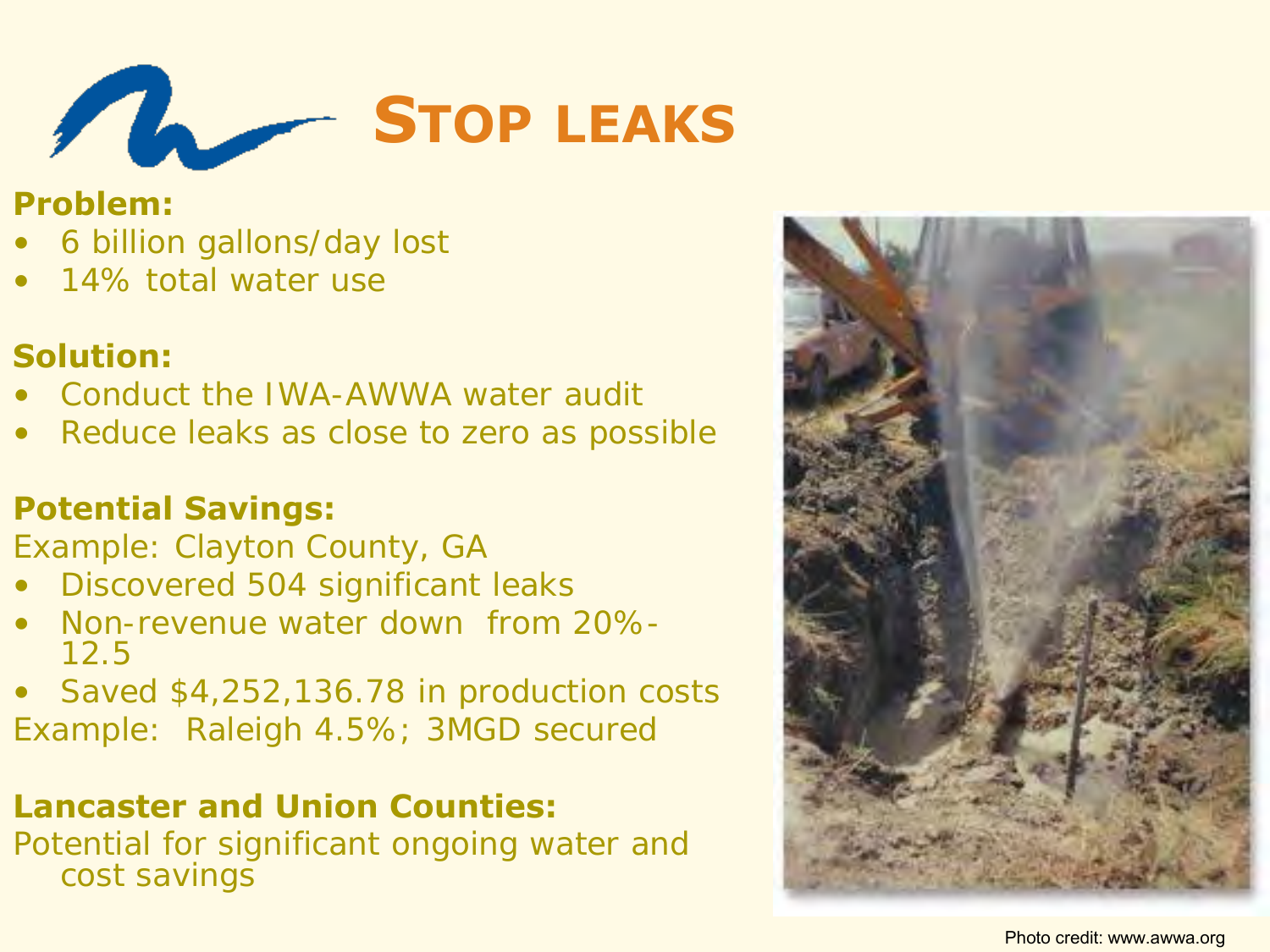

|                                         | <b>Billed</b><br><b>Authorized</b>   | <b>Billed Metered Consumption</b>                                      | <b>Revenue</b><br><b>Water</b>               |  |
|-----------------------------------------|--------------------------------------|------------------------------------------------------------------------|----------------------------------------------|--|
| <b>Authorized</b><br><b>Consumption</b> | <b>Consumption</b>                   | <b>Billed Unmetered Consumption</b>                                    |                                              |  |
|                                         | <b>Unbilled</b><br><b>Authorized</b> | <b>Unbilled Metered Consumption</b>                                    |                                              |  |
|                                         | <b>Consumption</b>                   | <b>Unbilled Unmetered Consumption</b>                                  | <b>Non</b><br><b>Revenue</b><br><b>Water</b> |  |
| <b>Water</b><br><b>Losses</b>           | <b>Apparent</b>                      | <b>Unauthorized Consumption</b>                                        |                                              |  |
|                                         | <b>Losses</b>                        | <b>Customer Meter Inaccuracies</b>                                     |                                              |  |
|                                         |                                      | <b>Leakage on Transmission and</b><br><b>Distribution Mains</b>        |                                              |  |
|                                         | Real<br><b>Losses</b>                | <b>Leakage and Overflows at Storage</b><br><b>Tanks</b>                |                                              |  |
|                                         |                                      | <b>Leakage on Service Connections</b><br>up to point of Customer Meter |                                              |  |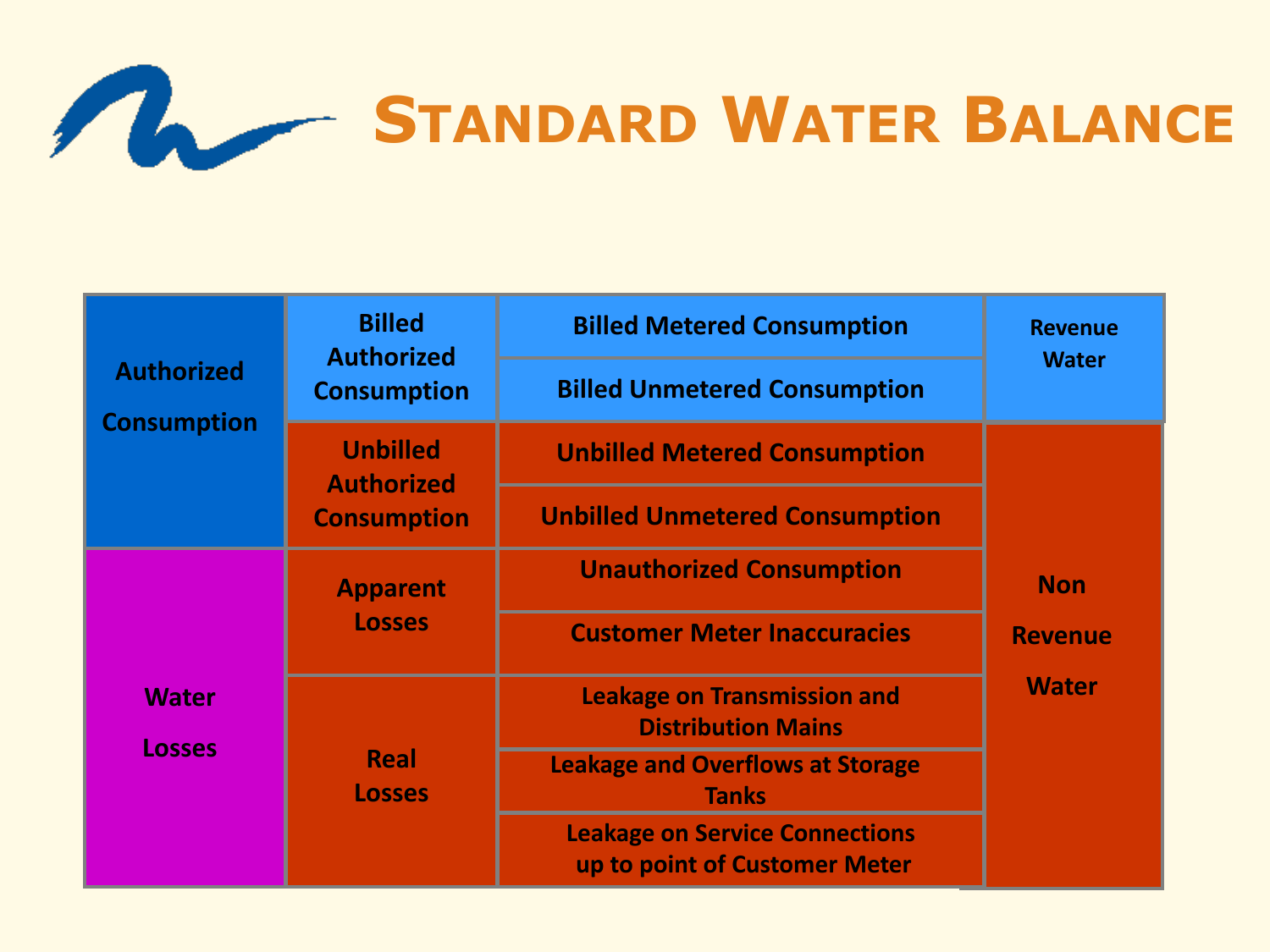

**Problem:** Most multi-family, commercial include water costs in monthly rent/fees eliminating market signals

**Solution:** require sub-metering

#### **Success:**

Lenox Woods Apartments, Atlanta, GA Cut water use in half by both retrofitting and sub-metering. \$60,000/year savings.

# **Lancaster and Union Counties:**

Potential Savings: 15%



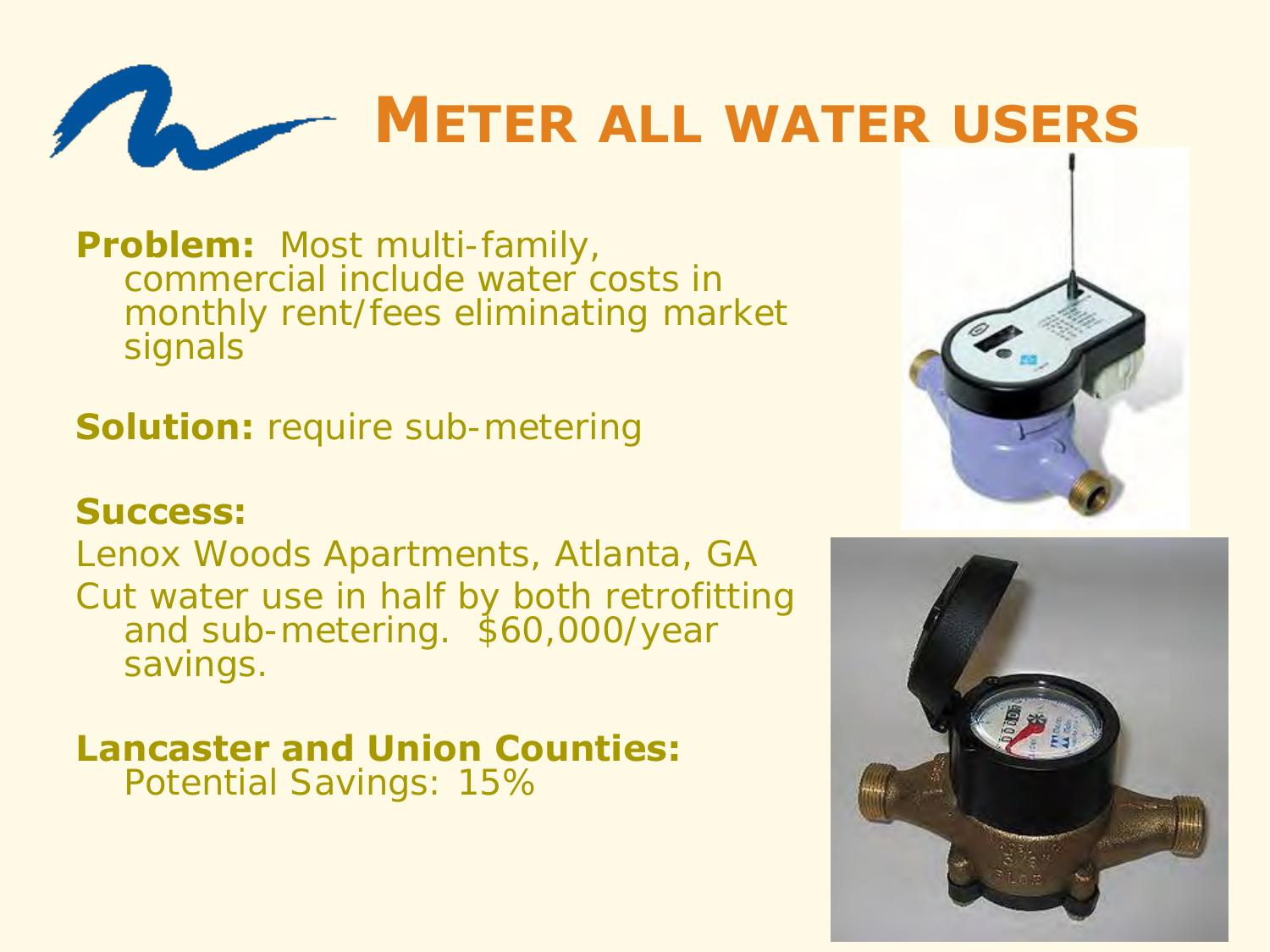

**Problem:** Outdated fixtures and appliances waste water

#### **Solution:**

- Voluntary incentive programs
- Required retrofit on resale/reconnect

#### **Success:**

- DeKalb County, GA Retrofit on Reconnect; 9MGD
- Orme, TN; quadrupled water supply through efficiency

#### **Lancaster and Union Counties:**

Potential Savings: 35% on household water use

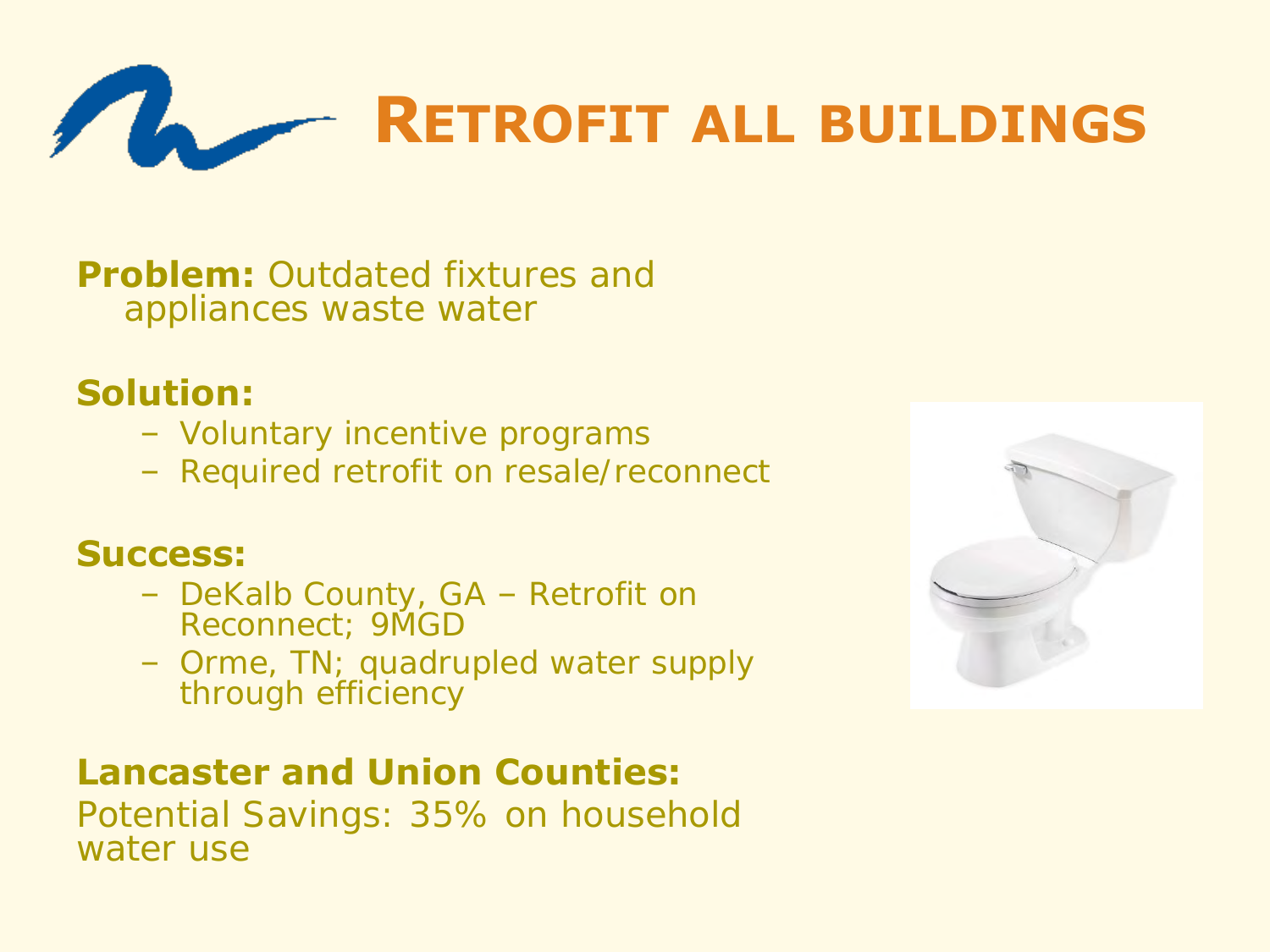

# **LANDSCAPE TO MINIMIZE WASTE**

**Problem:** U.S. homes use 30% drinking water on landscape; 50% is wasted

#### **Solution:**

- Meter large users of irrigation water and price for efficiency
- Require moisture or rain sensors for all irrigation systems
- Promote low water landscape design

#### **Potential Savings:** 25%

**Success:** Cary, NC – 15%

- Rain Sensor and water waste ordinances; WaterWise landscape program; Turf buy-back program
- **Lancaster County:** With restrictions 35-40% reduction in peak **Union County:** With restrictions- up to 50% reduction in peak

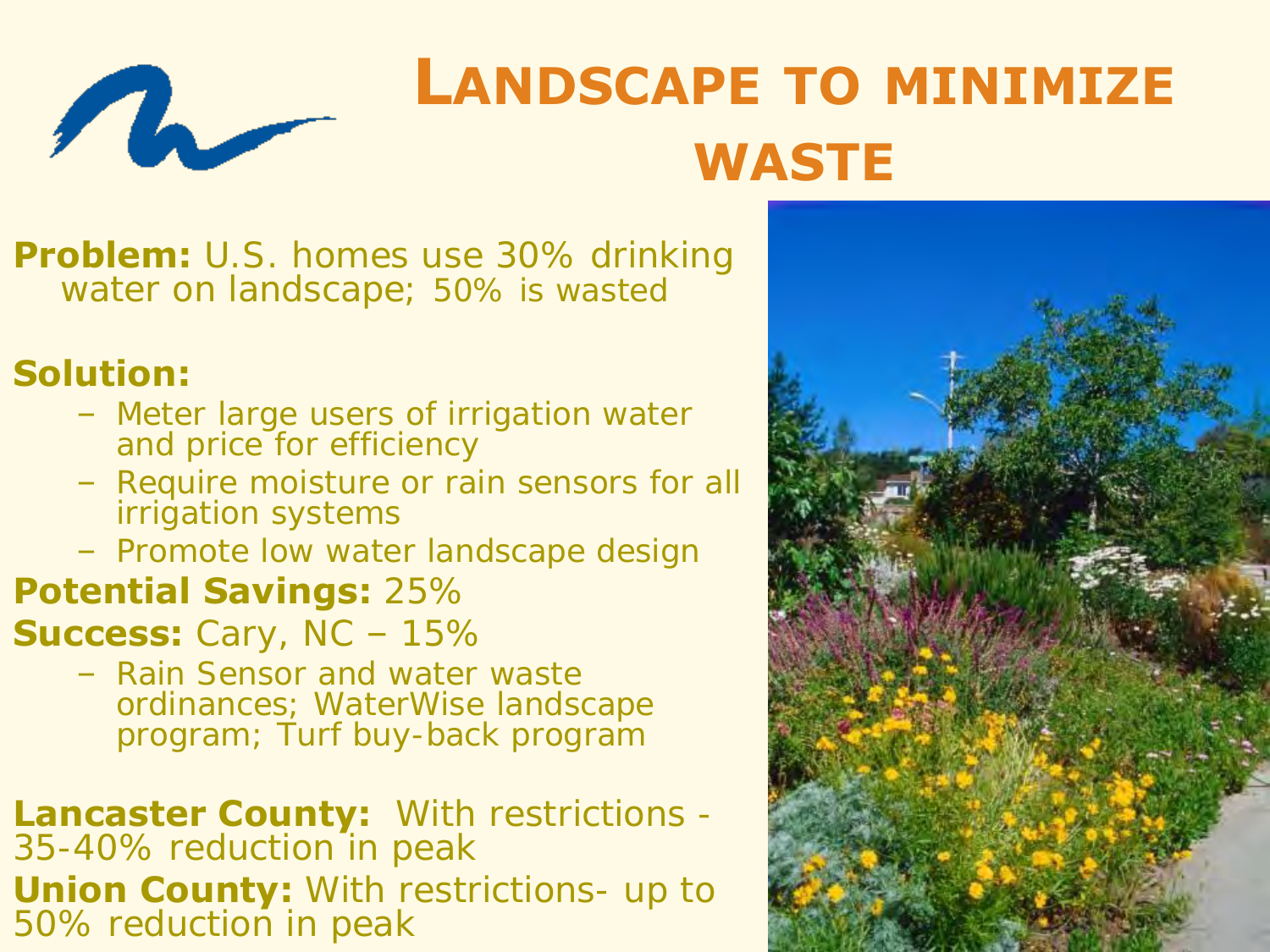



Source: Seattle Public Utilities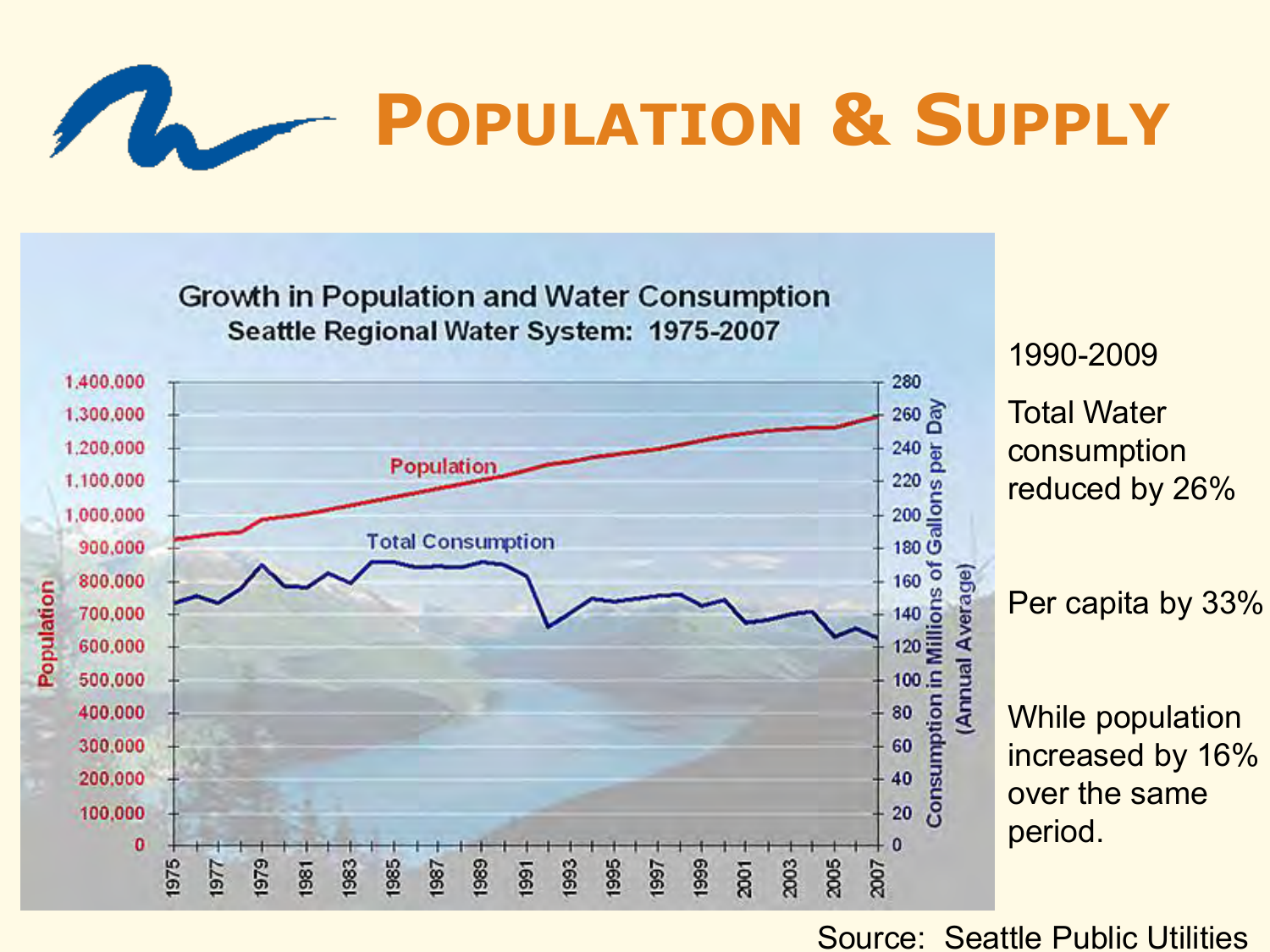

# **DEMAND FORECASTING**

### Actual Water Demand and Past Forecasts

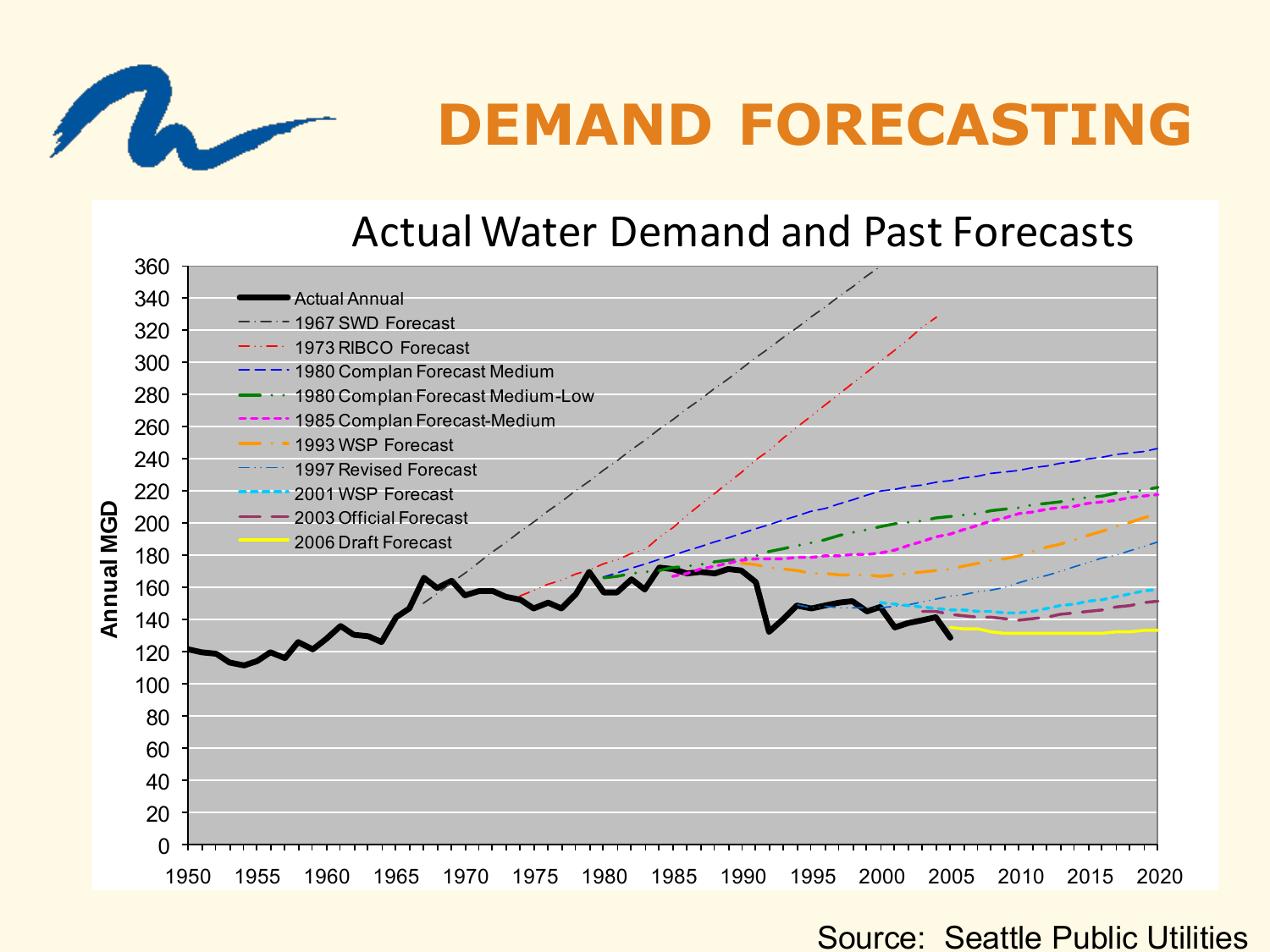### **ASSESSING WATER**  $\sqrt{L}$ **EFFICIENCY POTENTIAL**

- Involve stakeholders in planning process
- Conduct AWWA water balance assessment
- Develop plans for cost-effective water efficiency and conservation at each utility
- Top 5 policies
	- **Stop leaks**
	- **Price for efficiency**
	- **Meter all users**
	- **Retrofit fixtures**
	- **Example 10 Example 20 Figure 10 Figure 2018**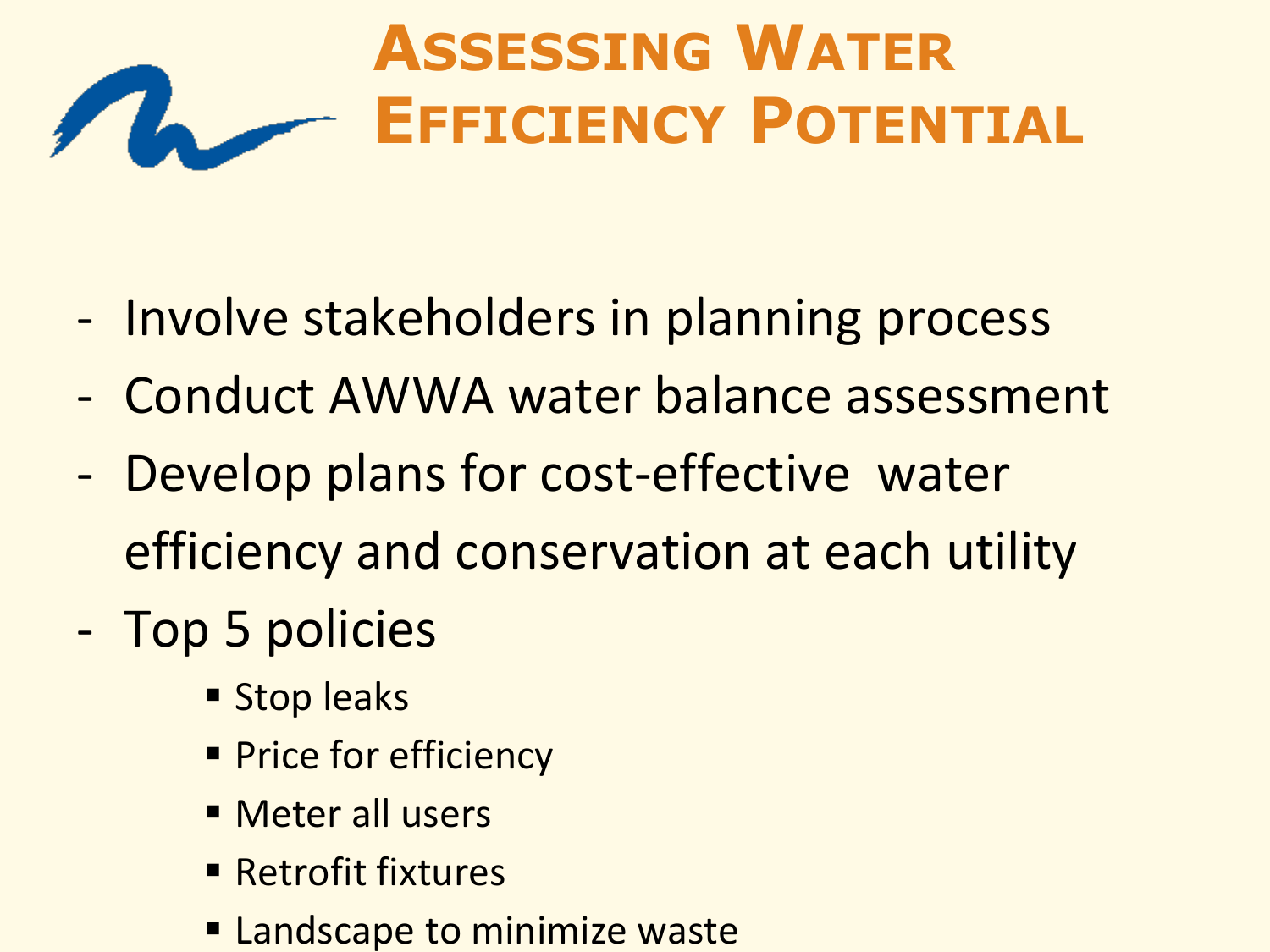

- Include natural conservation and water efficiency/conservation in demand projections
- Include accurate population data that accounts for a range of scenarios (high, medium, low growth)